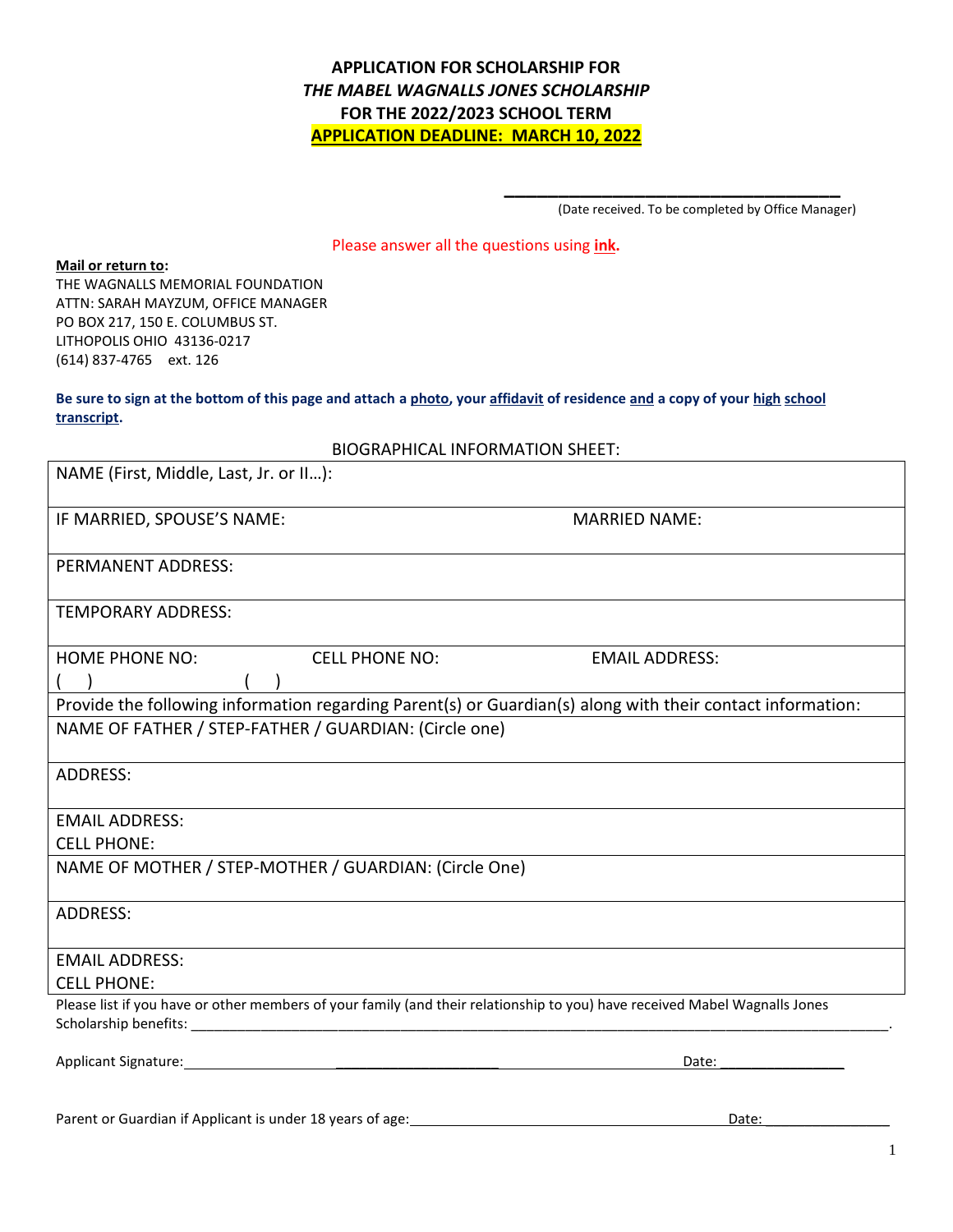## **APPLICATION FOR SCHOLARSHIP FOR** *THE MABEL WAGNALLS JONES SCHOLARSHIP* **FOR THE 2022/2023 SCHOOL TERM**

## **APPLICATION DEADLINE: March 10, 2022**

*I wish to be considered for the:*

**\_\_\_\_\_\_\_\_\_\_\_\_\_\_\_\_\_\_\_\_\_\_\_\_\_\_\_\_\_\_\_\_\_\_\_\_** (Date received. To be completed by Office Manager)

| <b>BIRTH DATE:</b>                            | AGE:                                                                  | <b>PLACE OF BIRTH:</b>                           |
|-----------------------------------------------|-----------------------------------------------------------------------|--------------------------------------------------|
| COLLEGE/UNIV YOU WILL<br><b>BE ATTENDING:</b> | COLLEGE/UNIVERSITY YOU<br><b>CURRENTLY ATTEND (IF</b><br>APPLICABLE): |                                                  |
|                                               |                                                                       |                                                  |
| <b>TERM STARTING CLASS:</b>                   | <b>ANTICIPATED DEGREE:</b>                                            | DATE YOU BECAME A<br><b>BLOOM TOWNSHIP</b>       |
| <b>EXPECTED GRADUATION</b><br>DATE:           | <b>MAJORING IN:</b>                                                   | <b>RESIDENT:</b>                                 |
|                                               |                                                                       | This date must be prior to                       |
|                                               |                                                                       | the date you entered FIRST<br>grade              |
|                                               |                                                                       | (ATTACH NOTARIZED                                |
|                                               |                                                                       | <b>AFFIDAVIT TO</b>                              |
|                                               |                                                                       | <b>BIOGRAPHICAL</b><br><b>INFORMATION SHEET)</b> |
|                                               |                                                                       |                                                  |

**The essay on the next page of this form must be completed legibly, preferably typed.**

**REMARKS:** Please mention here any information or factors not already covered on this application that you believe should be considered. Do **not** include any identifying biographical information such as your name and address or your parent's name and address, etc. If you require an immediate response to information you are including here, you should state your concern in a separate letter. If you do so, please include your name and address on that correspondence.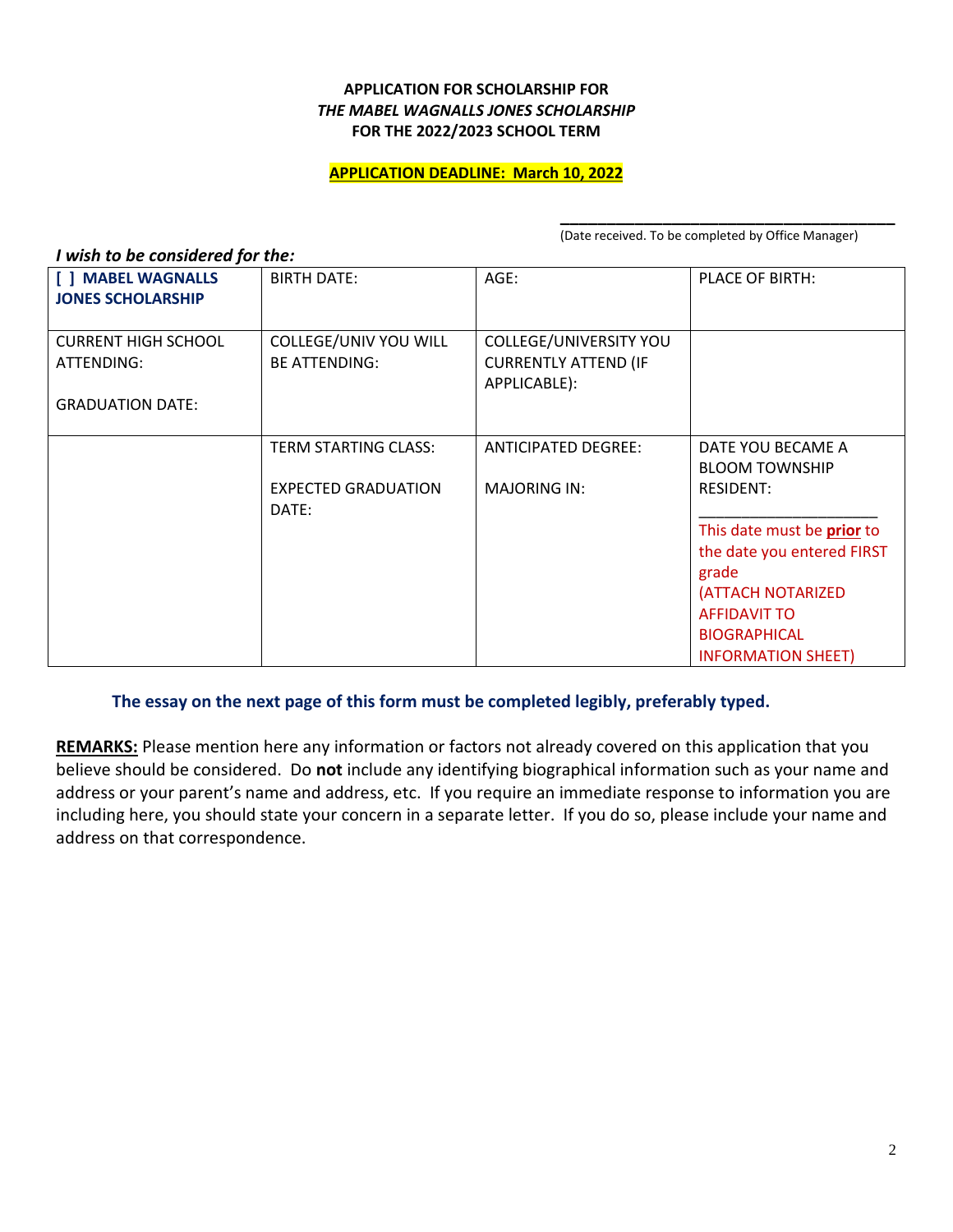## **ESSAY Guidelines:**

If you are applying for the Mabel Wagnalls Jones Scholarship: on an attached sheet(s), provide some autobiographical information in narrative form that tells something about the kind of person you are. Do **not** include any identifying biographical information such as your name and address or your parent's name and address, etc. This is to be an original statement, unedited by counselors, teachers or parents.

In addition, please also answer the following:

- (1) Mabel Wagnalls Jones gave significantly to her community. What are your plans to contribute or give back to your community?
- (2) What does The Wagnalls Memorial mean to you?
- (3) What is your purpose for attending college?
- (4) What are your long term goals?

Your essay must be legible and preferably typed.

# Do Not Write In This Area